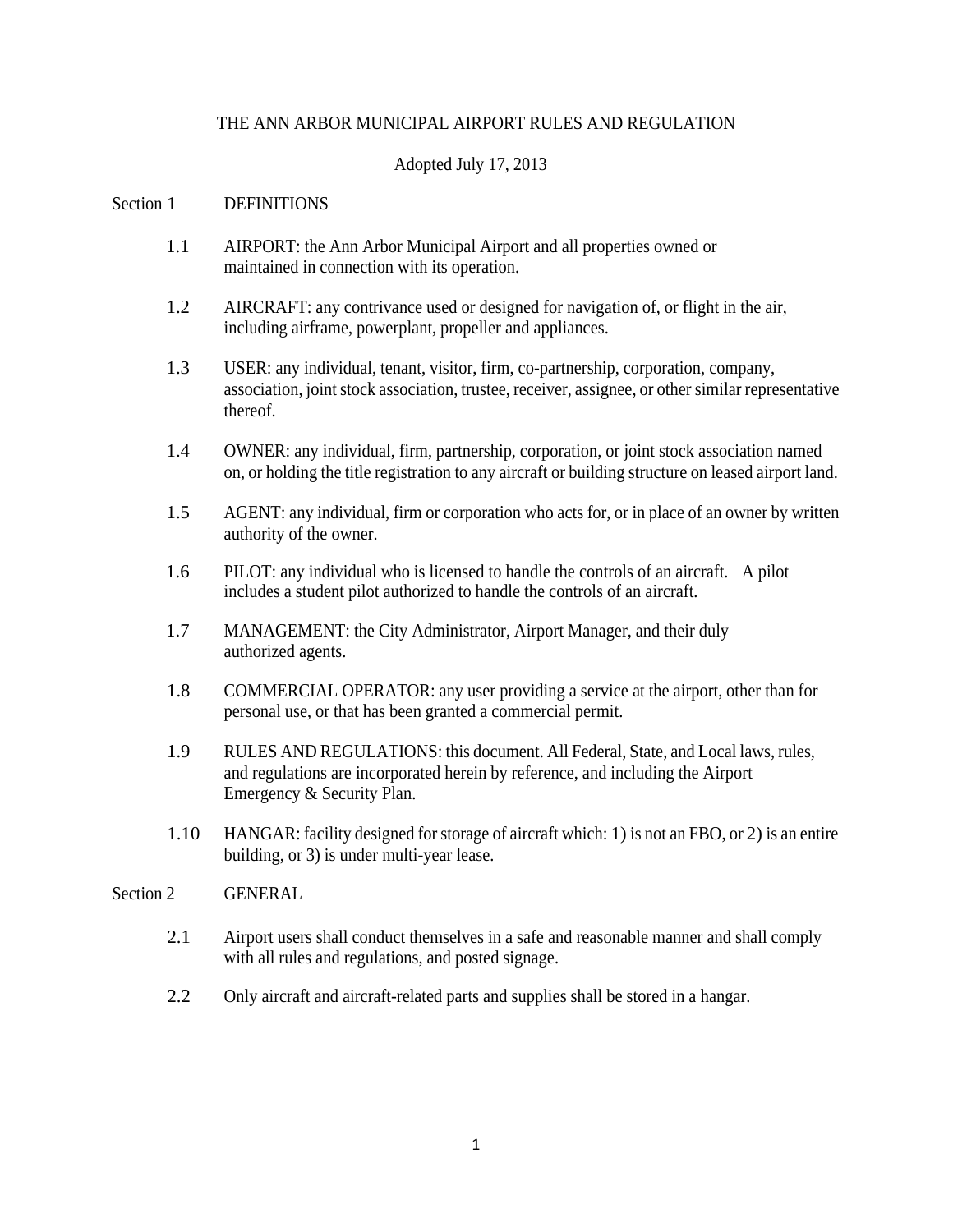- 2.3 Non Smoking Policy: All buildings at the airport are smoke-free. All tenants must comply with the City's Administrative Policy #305, which states that there is no smoking in any City-owned or leased building.
- 2.4 Management shall have the authority to establish, enforce, modify, waive, and interpret such rules governing the operations of aircraft, the airport and the conduct of the users at the airport as it deems necessary except as otherwise regulated by the Federal Aviation Administration and Michigan law.

# Section 3 RESPONSIBILITIES

- 3 .1 Users shall comply with requests by management to inspect and copy all license certificates and other documents required by law for the safe and efficient operation of aircraft and vehicles on airport property.
- 3.2 Users shall conduct themselves at all times in a reasonable and safe manner and shall immediately cease any and all activity which is deemed by management to be unsafe or to be in violation of the rules and regulations.
- 3.3 Permission granted by management to use the airport or to fly to, from, or over same, shall be at all times conditioned upon the assumption of full responsibility by every user exercising or taking advantage of such permission. Each user, as a consideration for using the airport, shall at all times release and hold harmless the City and its employees from all responsibility, liability, loss or damage resulting to such user or caused by or on its behalf and incidental to the manner in which the airport is operated, constructed, maintained, or serviced from within or used from without. Use of the airport, or the paying of any fee or charges, or the taking off or landing thereon, shall be in itself an acknowledgment that the user accepts such privileges on the conditions herein set forth.
- 3.4 The owner, pilot or agent, shall be responsible for the prompt disposal or removal of wrecked or damaged aircraft, aircraft parts, and other privately owned property. To avoid all interference with field operations, such removals or disposal are to be made in accordance with Federal and State regulations governing the same. If the owner, pilot or agent fails to remove or dispose of the wrecked or damaged aircraft, management may dispose of or remove such aircraft and parts at the owner's/pilot's/agent's risk and expense.
- 3.5 Management assumes no responsibility for any negligence, loss or damage to any private property on the airport, nor does management act as a sponsor of, or agent for, any user operating from the airport.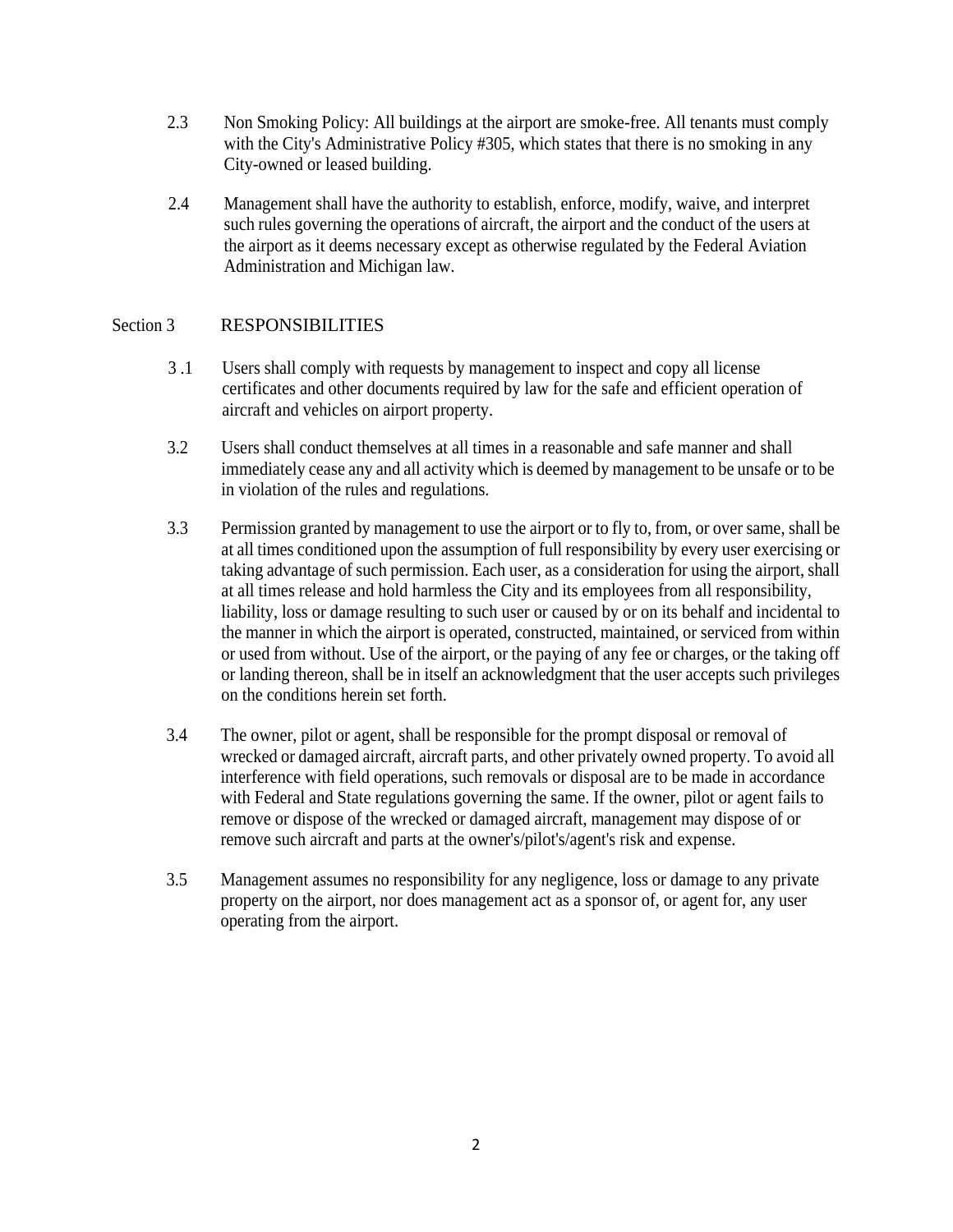## Section 4 OPERATIONAL POLICIES

- 4.1 Users shall not use the airport as a base or terminal for carrying on of any commercial-type activity, without first securing all necessary permits and approvals, and placing them on file with the Airport Manager. Examples of this type of activity may include, but are not limited to, sales of aircraft and accessories, flight training, charter and air taxi services, aircraft repair and maintenance, and agricultural and industrial flight services.
- 4.2 All users arriving or departing from the airport with aircraft which are not normally based at Ann Arbor shall register their aircraft at the airport terminal office.
	- 4.2.1 This information is used by Airport Management, FAA and other responsible authority to contact the pilot/passengers and family members in the case of an emergency. This information may also be used for aircraft type – airport usage reports used in Airport and aviation related studies.
- 4.3 No aircraft shall be parked or left unattended outside of a hangar, with the exception of the ramp area, without the permission of management. Aircraft left unattended or unhoused on the ramp shall be properly secured. Owners of such aircraft shall be held responsible for any damage from failure to comply with this rule.
- 4.4 No aircraft shall be started or operated without a pilot or qualified mechanic in attendance.
- 4.5 Chocks or blocks equipped with ropes and other suitable means of pulling them, shall be placed to secure the wheels before starting the engine of any aircraft, unless the aircraft is equipped with adequate brakes.
- 4.6 Under no circumstances shall the engine of an aircraft be started or run inside a hangar, nor shall the aircraft be taxied into or out of a hangar. No aircraft shall be started in the proximity of a hangar, which causes its propwash to enter any hangar.
- 4.7 Aircraft shall be run-up only in the places designated for such purposes by management. At no time shall aircraft engines be run-up in such a position that hangars, other buildings, or users, shall be in the path of the propwash.
- 4.8 Only routine maintenance and repairs to aircraft by the aircraft owner as authorized by federal regulation and as permitted under these rules and regulations may be made in a hangar.
- 4.9 If volatile or flammable liquids are used for the purpose of cleaning aircraft or engine parts, all cleaning operations shall be carried on in the open air.
- 4.10 No lubricants, oils or other liquids shall be dumped on airport property. All lubricants, oils, cleaning solutions, fuels and other waste materials shall be properly disposed of, off airport property, and in compliance with all applicable laws and regulations.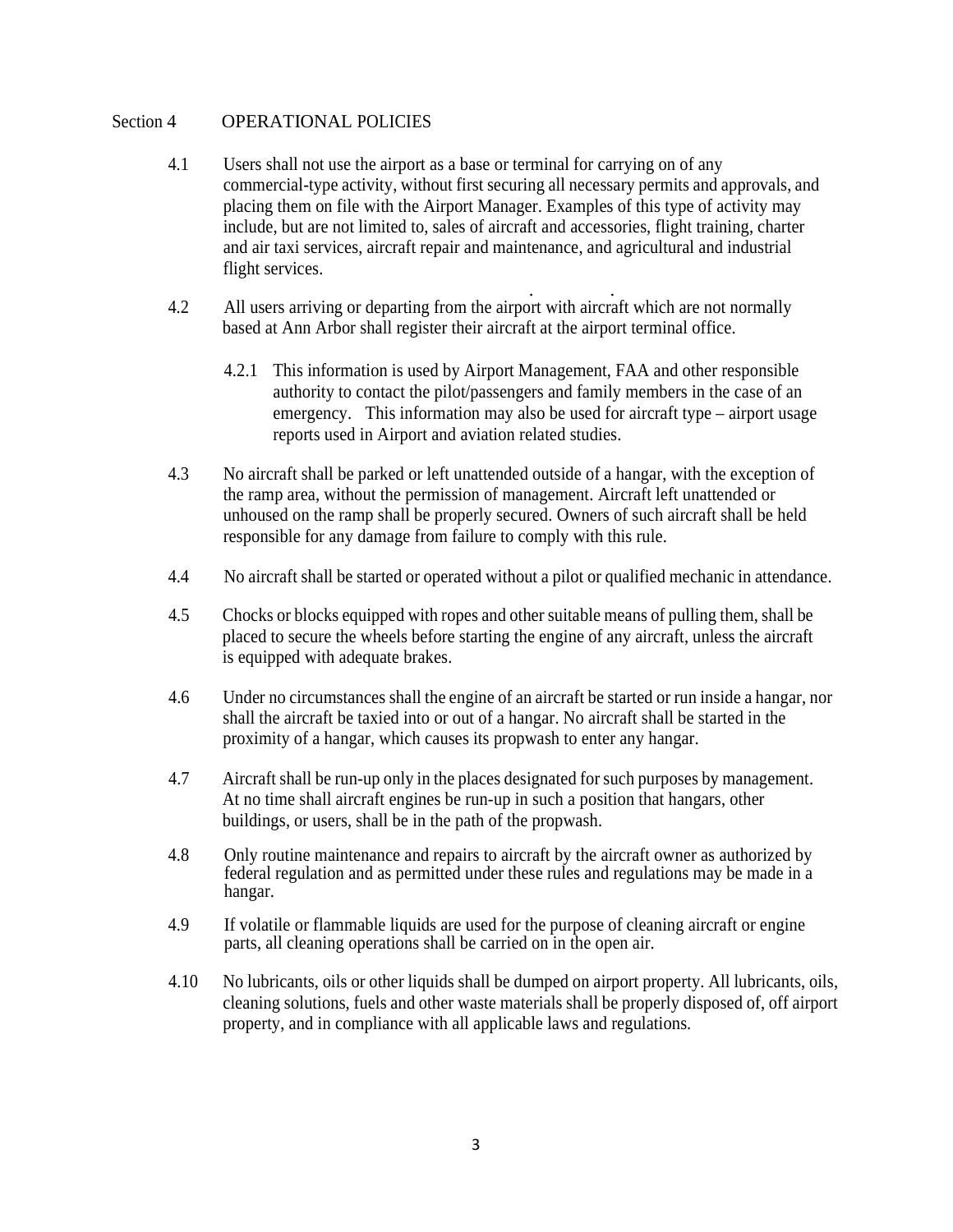- 4.11 No aircraft fuel or other combustible materials shall be stored on airport property except in the fuel tanks in the aircraft, without the written authorization of management.
- 4.12 Under no circumstances shall fuel be added to or removed from an aircraft while it is in a hangar or other enclosed area.
- 4.13 Appropriate continuous metallic contact grounding the aircraft shall be established before fueling of any aircraft, and maintained throughout the entire operation.
- 4.14 No construction work shall be performed on or to Airport property without the written permission of management. Violators of this regulation may be required to restore the premises to its original condition at their own expense. Removal and disposal of any materials shall be at the expense of the violator.
- 4.15 Parking of vehicles, daily vehicle parking, unattended vehicles, and vehicle storage on Airport Property
	- 4.15.1 Vehicles used to commute to and from the airport shall be parked in designated vehicle parking spaces or other such areas so as to not obstruct the airplanes from safely operating between hangars to the taxiway. Vehicles should be parked in pilot's hangar, at the end of hangar buildings or in designated parking spaces in the T-hangar areas.
	- 4.15.2 Vehicles shall not be left unattended on airport property for more than 7-days without the written permission of management. Management has the right to request the owner of the vehicle to immediately remove the unattended vehicle, or charge the owner of an unattended vehicle a storage fee, or have the unattended vehicle towed away at owner's expense.
	- 4.15.3 Vehicles shall not be stored for more than 7-days without the written permission of management, with the exception of those vehicles used to commute to and from the airport which are parked in the aircraft hangar while the aircraft is in use.
- 4.16 Gate Security Procedures
	- 4.16.1 Tail-gating Entry. Tail-gating entry involves an unauthorized vehicle following close behind an authorized vehicle in order to pass-through a coded gate access point before the gate closes. After passing-through a secured gate access point, always stop once clear of a closing gate and never allow a vehicle following you to enter without proper identification.
	- 4.16.2 Reverse Tail-gating. When departing through a coded access gate, never allow a vehicle on the non-secure side to enter without proper recognition and authorization.
	- 4.16.3 Gate Fails to Close. When entering or departing a coded gate always ensure that the gate closes behind you. If the gate fails to close, call Airport Maintenance immediately at (734) 994-2841 extension 4.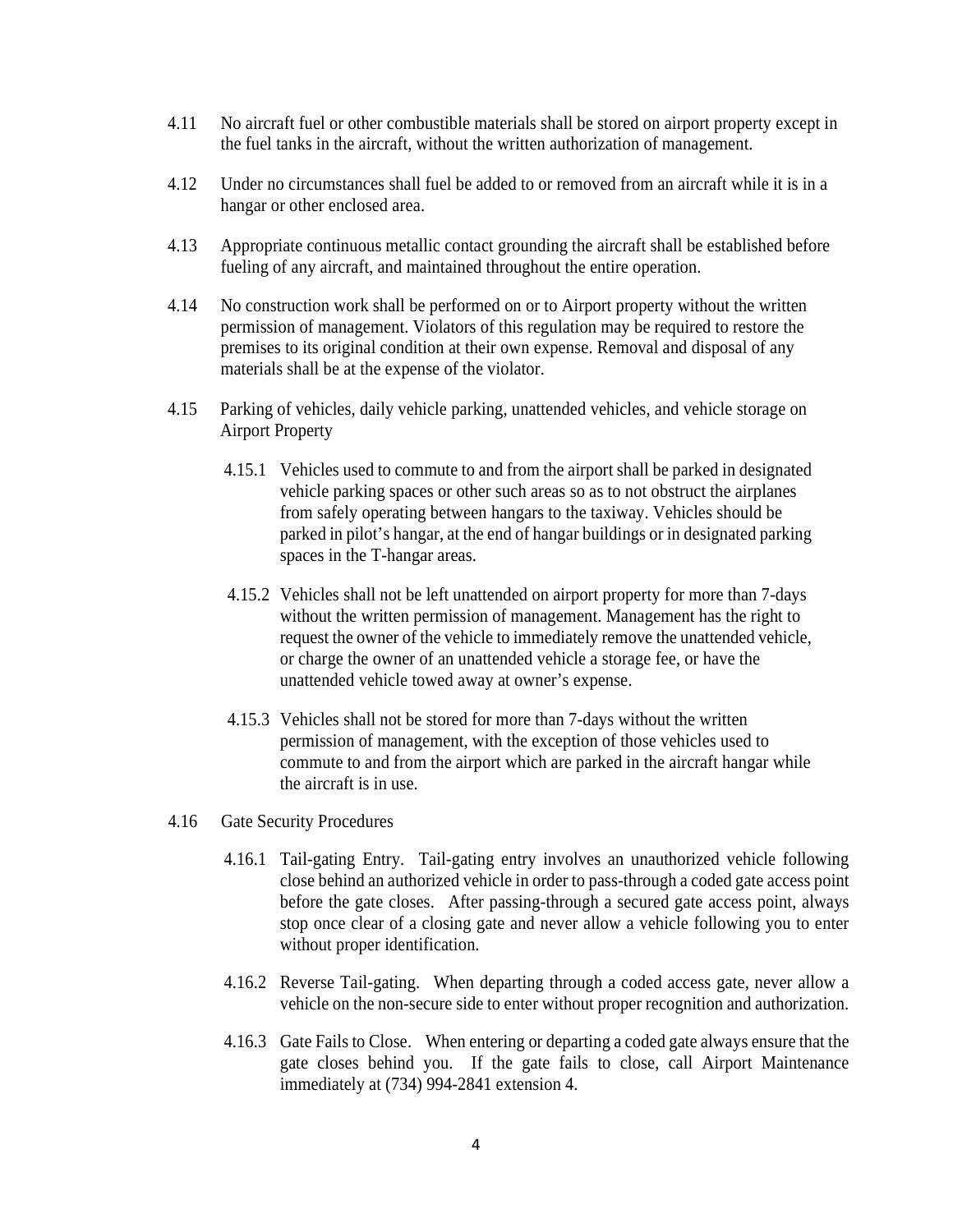- 4.16.4 Deliveries. Airport gate codes shall not be given to vendors, fast food delivery establishments, or unauthorized individuals of any kind. Deliveries of any kind may be accomplished by prior arrangement with vendors and meeting them personally at coded gate access points.
- 4.16.5 Visitors. Airport gate codes shall not be given to visitors. Visitors will be met at the gate and escorted to and from hangars or other airport areas.
- 4.16.6 FBOs/Flight Schools. Airport gate codes shall not be routinely given to student pilots until the student pilot has received a solo endorsement from the student's certified flight instructor. Procedures will be established by FBOs/Flight School operators to ensure that unauthorized individuals are denied access to the Airport operational area.
- 4.16.7 Airport Terminal Area. FBOs/Rental Car agencies will be vigilant at all times to prevent unauthorized individuals from entering the ramp area and other restricted access areas on the Airport.
- 4.17 All tenants shall notify Management, in writing, pursuant to the terms and conditions of the hangar lease agreement immediately of any change of address, contact information, ownership of aircraft, and aircraft information, including but not limited to make, model, serial and registration number.
- 4.18 Witnesses of, and participants in, aircraft accidents or incidents on or near the airport will report to the Airport Manager's office as soon as practical, leaving their names, addresses, and telephone number, and render such information, photographs, and reports as may be required and necessary. Prompt disposal or removal of wrecked or damaged aircraft and parts shall be responsibility of the owner, pilot or agent of the aircraft pursuant to Section 3.14 of these rules and regulations.
- 4.19 The Airport Manager shall provide each: a) Airport tenant with a copy of this document upon execution of a hangar lease; b) FBO; c) flight school; d) flying club; e) concessionaire; f) commercial operator; and, g) post this document, the Airport Emergency & Security Plan (redacted as necessary) and noise abatement procedures on the Airport's website and such other places on the Airport as deemed appropriate by Management.
- 4.20 It shall be the responsibility of the flying clubs and flight schools to educate each member and student pilot of these Airport rules and regulations.

# Section 5 MINIMUM STANDARDS FOR MOBILE SERVICE PROVIDERS

5.1 Compliance: Mobile Service Providers (MSPs) are persons or entities that provide commercial services but do not operate out of owned or leased property on the airport. Examples of MSPs include but are not limited to: mobile mechanics, aircraft detailers, and mobile oil recyclers. Each MSP is required to obtain an airport commercial use permit from management. Airport commercial use permits must be renewed annually and require payment of a fee as established in the airport fee schedule.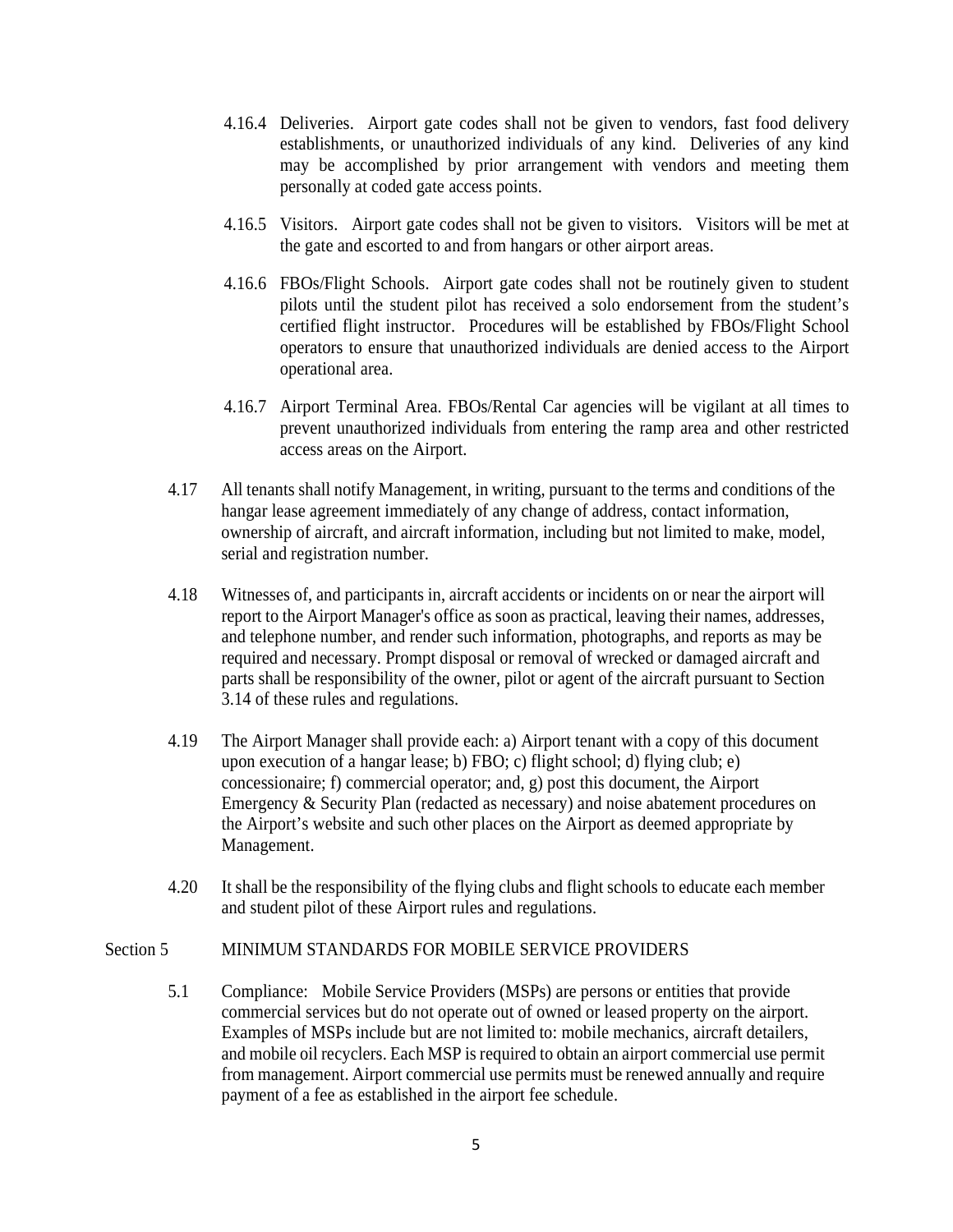- 5.2 Responsible Personnel: Each MSP shall provide Management, and keep current, a written statement of names, addresses, and contacts of all personnel responsible for the operation and management of the MSP.
- 5.3 Insurance: Each MSP shall meet all city and state insurance requirements, name the city as additional insured, and shall maintain the types and amounts of insurance as specified in the lease, permit, or agreement.
- 5.4 Personnel Qualifications: Each MSP shall provide sufficient qualified personnel necessary for each aeronautical service provided. However, multiple responsibilities may be assigned to employees where feasible.
- 5.5 Registration Requirements: MSPs that operate aircraft shall ensure that aircraft and pilots are registered and properly licensed in accordance with all federal and state registration and licensing requirements.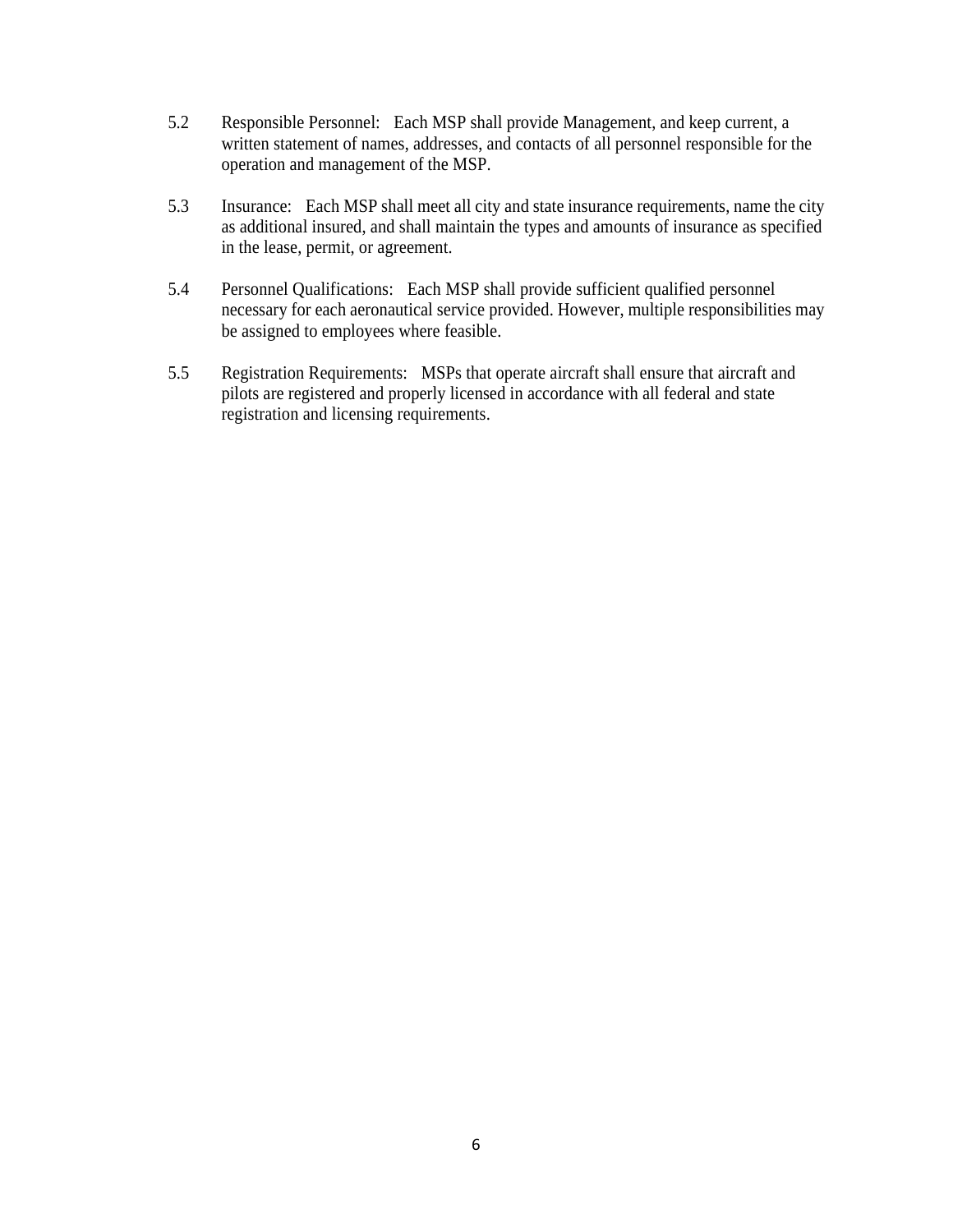### APPENDIX A

## OPERATING PROCEDURES

#### Section 1 NOISE ABATEMENT PROCEDURES

- 1.1 Recommended ARRIVAL Procedures:
	- 1.1.1 VFR Arrivals During Control Tower operations, join the traffic pattern as assigned by ATC remaining at or above 2,000' MSL when practical until within traffic pattern boundaries. Other than Control Tower operations, remain at or above 2,000' MSL when practical outside of the traffic pattern boundaries.
	- 1.1.2 IFR Arrivals: Fly arrival procedure as assigned by ATC. All turbine powered aircraft are requested to perform the NBAA "Close-in" noise abatement procedure for arrivals.
	- 1.1.3 After landing and after taxi instructions are given, no delay when clear of the runway at Alpha 1, 2, or 3. Pilots should avoid doing their rundown after they turn-off and clear of the runway; delaying their taxi holds up other airplanes landing and also trying to exit the runway

#### 1.2 Recommended DEPARTURE Procedures:

- 1.2.1 VFR Departures: Maintain runway heading and best rate of climb (Vy) airspeed to 1,300' MSL (500' AGL) when possible. Reduce power as soon as practical.
	- 1.2.1.1 Runway 06: When exiting the traffic pattern remain south of East-West highway (I-94) over Ellsworth Road, then turn North over North-South highway (US-23). Remain on North heading until at or above 2,500' MSL or clear of the city.
	- 1.2.1.2 Runway 24: a) When exiting the traffic pattern to the North or East (heading 300° clockwise to 060), remain on a 300° heading until reaching 2,500' MSL, then proceed on course;
		- b) When exiting the traffic pattern to the South or East (heading 060 clockwise to 180°), remain on a 180° heading until 3 miles south of the runway centerline and at or above 2,500' MSL, then proceed on course;
		- c) When exiting the traffic pattern to the South or West (heading 180° clockwise to 300°), remain on runway heading to 2500' MSL, then proceed on course.
- 1.2.2 IFR Departures: As cleared by Air Traffic Control (ATC), maintain runway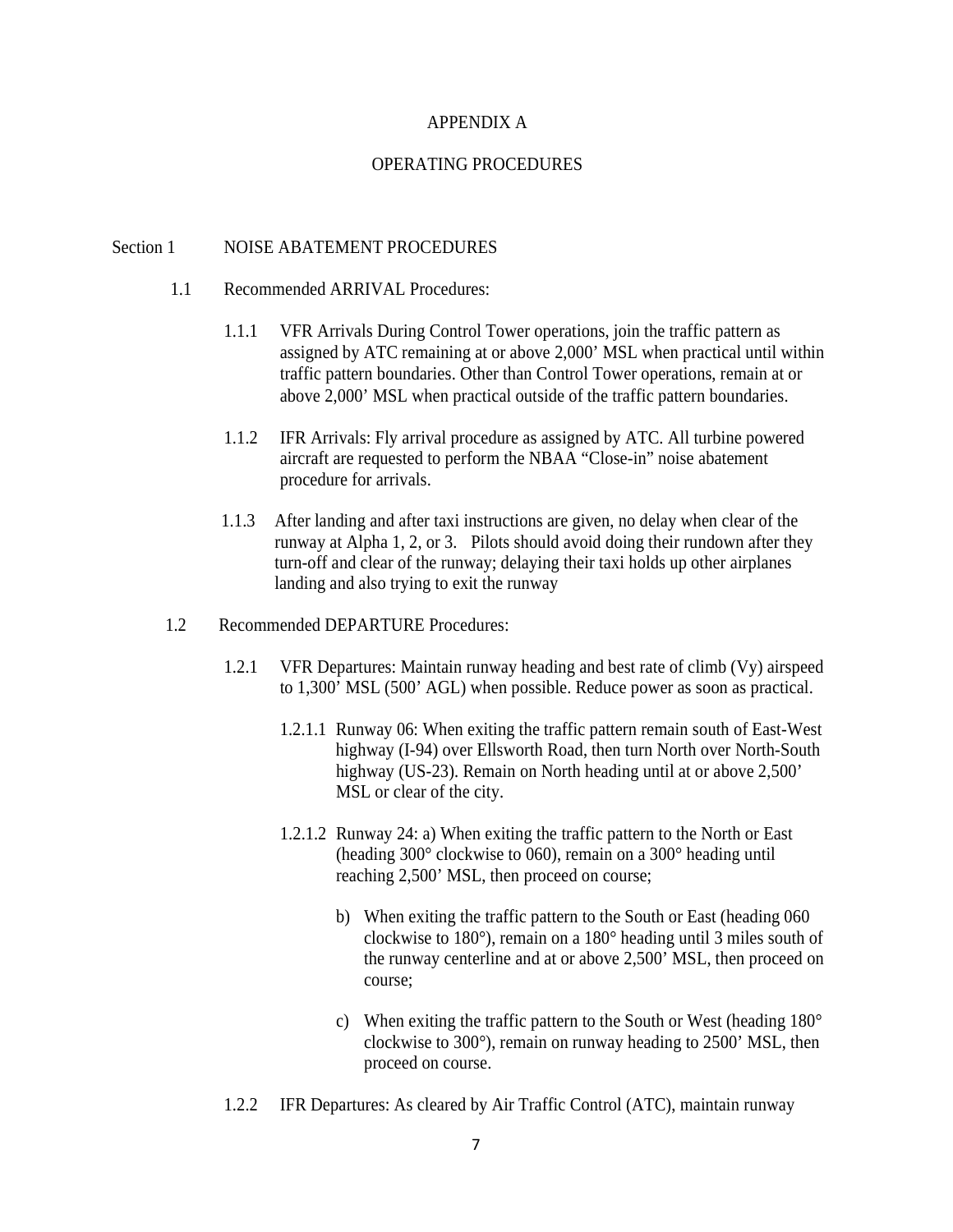heading or assigned heading and best rate of climb (Vy) airspeed to assigned altitude. All turbine powered aircraft are requested to perform the NBAA "Close-in" noise abatement procedure for departure.

- 1.2.3 If the controller issues a clearance with "no delay" and you are not able to comply as directed, advise the controller so that the controller is able to timely adjust clearances for other airplanes.
- 1.3 Recommended TRAFFIC PATTERN procedures:
	- 1.3.1 Maintain runway heading and best rate of climb (Vy) airspeed to Traffic Pattern Altitude (>1,800' MSL) when possible. Reduce power as soon as practical.
		- 1.3.1.1 When possible, vary crosswind turn (>1,300' MSL) location. Please be mindful of local neighborhoods when performing multiple touch-and-go practice take-off and landings during tower operational hours. If possible, avoid multiple touch-and-go practice take-off and landings after tower operational hours. If unavoidable due to mandatory night-time training and/or certification currency, please be respectful of local neighborhoods, especially during early morning and evening hours

## Section 2 SPECIAL INSTRUCTIONS FOR RUNWAY 24.

- 2.1 Due to the line of sight obstruction between the tower and Runway 24 hold-short line, advise the tower if you are ready at the hold-short line, and not just "number 1."
- 2.2. Avoid pulling up to the Runway 24 hold-short line until you are ready to request clearance to depart.

# Section 3 OPERATIONAL GROUND SAFETY PRACTICES

- 3.1 General Operating Considerations
	- 3.1.1 There are places in the non-movement areas where pedestrians, flyers and non-flyers alike, are more likely to be present around aircraft. These include any of the vehicle parking areas, and the ramps in front of terminals, FBOs and flying clubs. To reduce the risk to persons in and around operating aircraft the following procedures are recommended:
- 3.2 Taxi Procedures
	- 3.2.1 Pilots are asked to taxi to open ramp operating areas as soon after start as they have engine oil pressure. Promptly clearing the area between hangars respects others access to taxi, and minimizes the impact to open hangars.
	- 3.2.2 Airplane owners and pilots are discouraged from idling the aircraft between hangars for long periods of time after start-up. Airplane owners and pilots in the